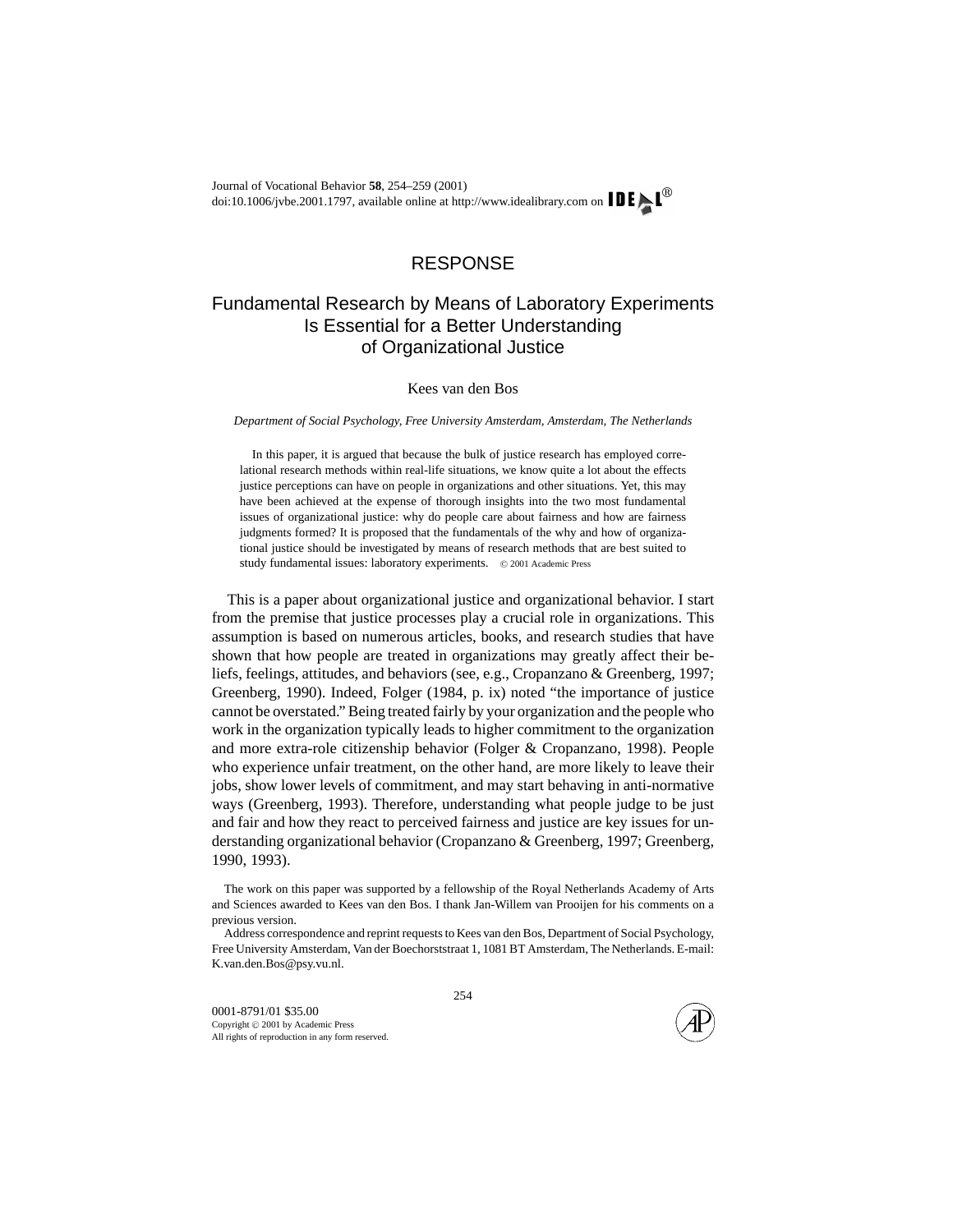Because the norms and values of fairness and justice constitute a fundamental feature of behavior in organizations (and in other situations, for that matter), it should come as no surprise that the issue of justice has received considerable attention from many academic disciplines, each with its own perspectives on the study of organizational justice. This is important because a multi-perspectives approach probably will yield the most thorough insights into the object of study. Furthermore, I argue that because organizational justice is important, it is essential to study it by means of various research methods. Each method has its own strengths and weaknesses, and in my opinion the justice domain will make the most progress if it uses equally all available methods.

Two general classes of research methods are discussed by Cropanzano, Byrne, Bobocel, and Rupp (2001). Cropanzano et al. refer to these as the event and social entity paradigms, but following Cronbach (1957), I call these two methods the experimental paradigm and the correlational paradigm. An essential difference between these two paradigms is that the former uses experimental methods, whereas the latter relies on correlational data. An advantage of experimental methods is that assumptions of causality can be tested. Furthermore, experimental studies, and especially laboratory experiments, provide the researcher with a high degree of control in setting up the kinds of situations needed to investigate fundamental processes. An important disadvantage of lab experiments is that high internal validity may be achieved at the expense of external validity. The mirror image of the experimental paradigm is the correlational approach, in which high external validity may be achieved at the expense of internal validity.

It has been concluded that nowadays the bulk of justice research employs correlational research methods in organizations and other every-day situations (Lind, 1994; Tyler & Lind, 1992; Van den Bos, 1996). This has been crucial for the development of the field and has the advantage that we now have much evidence for the importance of social justice issues in various organizational settings and much information about a large number of justice concepts that affect people's reactions and behaviors in organizations (for overviews, see, e.g., Cropanzano & Greenberg, 1997; Folger & Cropanzano, 1998; Greenberg, 1990). In other words, we know quite a lot of *what* is organizational justice. Yet, this may have been achieved at the expense of thorough insights into the two most fundamental issues of organizational justice: *why* do people care about fairness and *how* are fairness judgments formed? Contrary to what is claimed by Cropanzano et al., I argue that we know relatively little about the why and how of social and organizational justice. That is, hard empirical data to answer these two questions is scarce. Further, I am not alone in this conclusion. Ambrose and Kulik (in press), for example, recently argued that relatively little is known about the processes by which fairness judgments are formed. Tyler also argued that we should explore why fairness matters (Tyler, 1990, 1994, 1997; Tyler, DeGoey, & Smith, 1996).

Along the same line, Cropanzano et al. propose that justice can be viewed as a class of motivated behavior. But can we really conclude this on the basis of the current research evidence? Furthermore, are fairness heuristics quickly made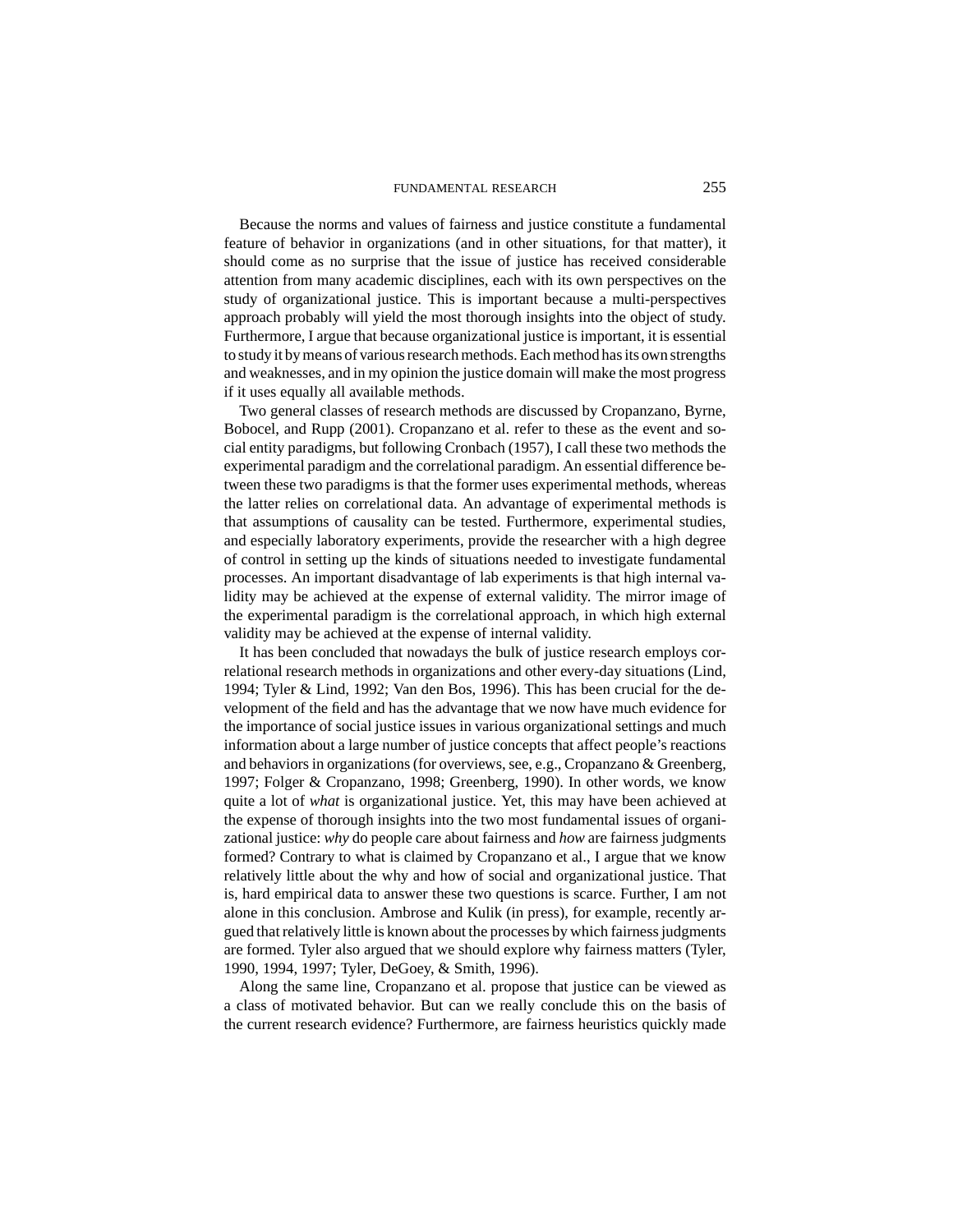judgments or not? Under what conditions do people make deliberate and effortful judgments (controlled processes) versus quick and efficient, automatic responses (automatic processes)? As concluded by Cropanzano et al., future research is needed to explicate the implications of automatic and controlled decision-making for organizational justice judgments. Research evidence that deals with these and other fundamental issues clearly is needed.

To put it differently, it is my impression that because we are so interested in applied issues—which is a good thing, do not get me wrong—we sometimes forget that we study applications on a somewhat weak basis. Related to this, Lind (1994) concluded that because the bulk of justice studies used correlational methods, the domain is founded upon some untested assumptions of causality.

I propose that the fundamentals of the why and how of organizational justice should be investigated by means of research methods that are best-suited to study fundamental issues: laboratory experiments. We learn more when we do at least some experimentation. I illustrate why it is important to do fundamental research by means of lab experiments by discussing a line of research my colleagues and I have conducted.

## WHY PEOPLE CARE ABOUT JUSTICE AND THE IMPORTANCE OF HAVING INFORMATION ABOUT TRUST

With regard to the question why fairness is important, fairness heuristic theory proposes that people especially need fairness judgments when they are concerned about potential problems associated with social interdependence and socially based identity processes—problems that are related to what Lind referred to as the fundamental social dilemma (e.g., Lind, 1995). Basically, the fundamental social dilemma concerns the question of whether one can trust others not to exploit or exclude one from important relationships and groups (cf. Tyler & Lind, 1992). Fairness heuristic theory argues that people frequently start looking for fairness information to answer this question.

An important condition in which fairness becomes important is suggested by fairness heuristic theory's assumption that, because ceding authority to another person raises the possibility of exploitation and exclusion, people frequently feel uneasy about their relationship with authorities. Therefore, the theory argues, people look to the fairness of authorities to help them assess the security of their position in a group, organization, or society. In other words, the theory proposes that the most common approach to the resolution of the uncertainty that is caused by having to cede authority, is to refer to impressions of fairness. This suggests one way in which fairness may act as a heuristic: Fairness information is used as a heuristic substitute to decide whether or not an authority can be trusted.

Van den Bos, Wilke, and Lind (1998) conducted two experiments (a scenario experiment and a more traditional, "experiential" lab experiment) that corroborated this line of reasoning. That is, that fairness information should become more important for people when they are not sure about whether they can trust an authority. To investigate this issue we varied in both experiments whether participants knew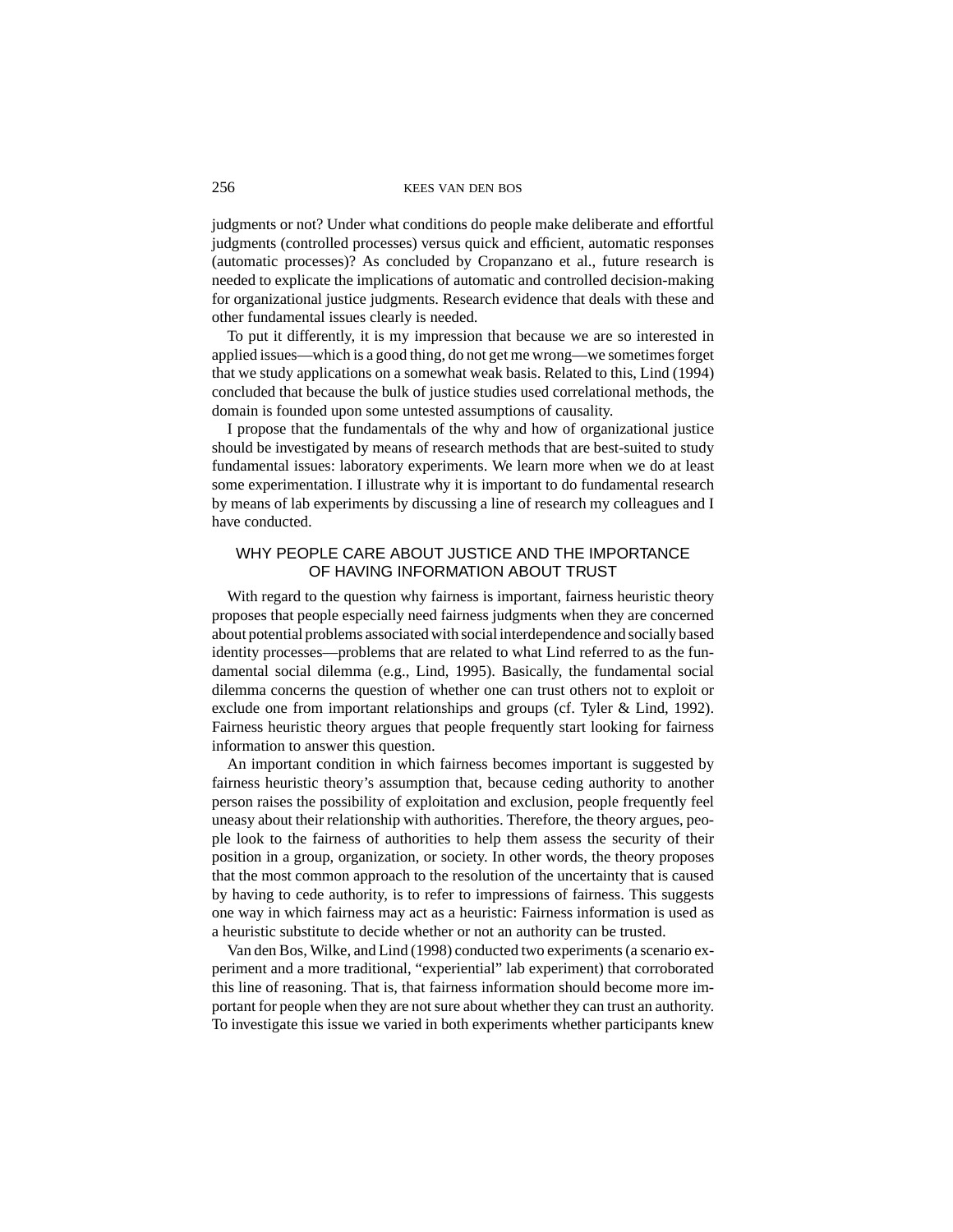that they could trust an authority (trust explicit positive condition), whether they knew that they could not trust the authority (trust explicit negative condition), or whether they had not received any information about whether or not they could trust the authority (trust information absent condition). This was followed, as an example of a fair versus unfair procedure manipulation, by varying whether or not participants were allowed an opportunity to voice their opinion (voice vs no-voice conditions). Main dependent variables in the two experiments were participants' satisfaction with, and judgments of the fairness of, their outcome. As predicted by fairness heuristic theory, people's reactions were affected strongly by procedural fairness information when they did not know whether the authority could be trusted, but they did not use procedural fairness information when they had been informed explicitly that the authority could or could not been trusted.

The results of Van den Bos, Wilke, and Lind (1998) suggest that people may resolve the question how one can trust others not to exploit them or not to exclude them from important relationships by starting to form fairness judgments—as heuristic substitutes—when direct information about authority's trustworthiness is missing. More generally, these findings suggest that one answer to the question why people care about justice is that people do so because they want to find out whether they can trust others not to exploit or exclude them from important relationships and groups. The findings imply that people are especially in need of fairness information when they do not have direct, explicit information regarding whether they can trust others.

One reason these results are interesting is that they can be contrasted with some suggestions made in the social justice literature (cf. Tyler & Lind, 1992) that trust is an antecedent of procedural justice judgments, not a moderator of procedural justice effects. Another reason for the importance of these findings is that previous work (e.g., Brockner & Siegel, 1996) focused on valenced trust as opposed to the distinction between unknown trust and valenced trust (cf. Van den Bos et al., 1998).

This latter distinction is important because the discovery of the distinction between unknown trust and valenced trust (done in the Van den Bos et al., 1998, experiments) made it possible to take another look at the relation between trust and organizational justice. That is, after the Van den Bos et al. (1998) findings, researchers could set out to investigate whether effects of unknown versus valenced trust can be found in organizational settings. Empirical data suggested this to be the case; for example, when parents were interviewed about an organization responsible for their child's day care, Van den Bos and Van Schie (1998) found respondents' judgments about the organization's reliability were affected more strongly by their perceptions of the organization's procedures if they were uncertain about the organization's trustworthiness than if they had favorable information about the organization's trustworthiness. These results are in correspondence with those of the Van den Bos et al. experiments and suggest that our line of reasoning also may hold in organizational domains. Future research should investigate other domains of social behavior and different operationalizations of trust to find out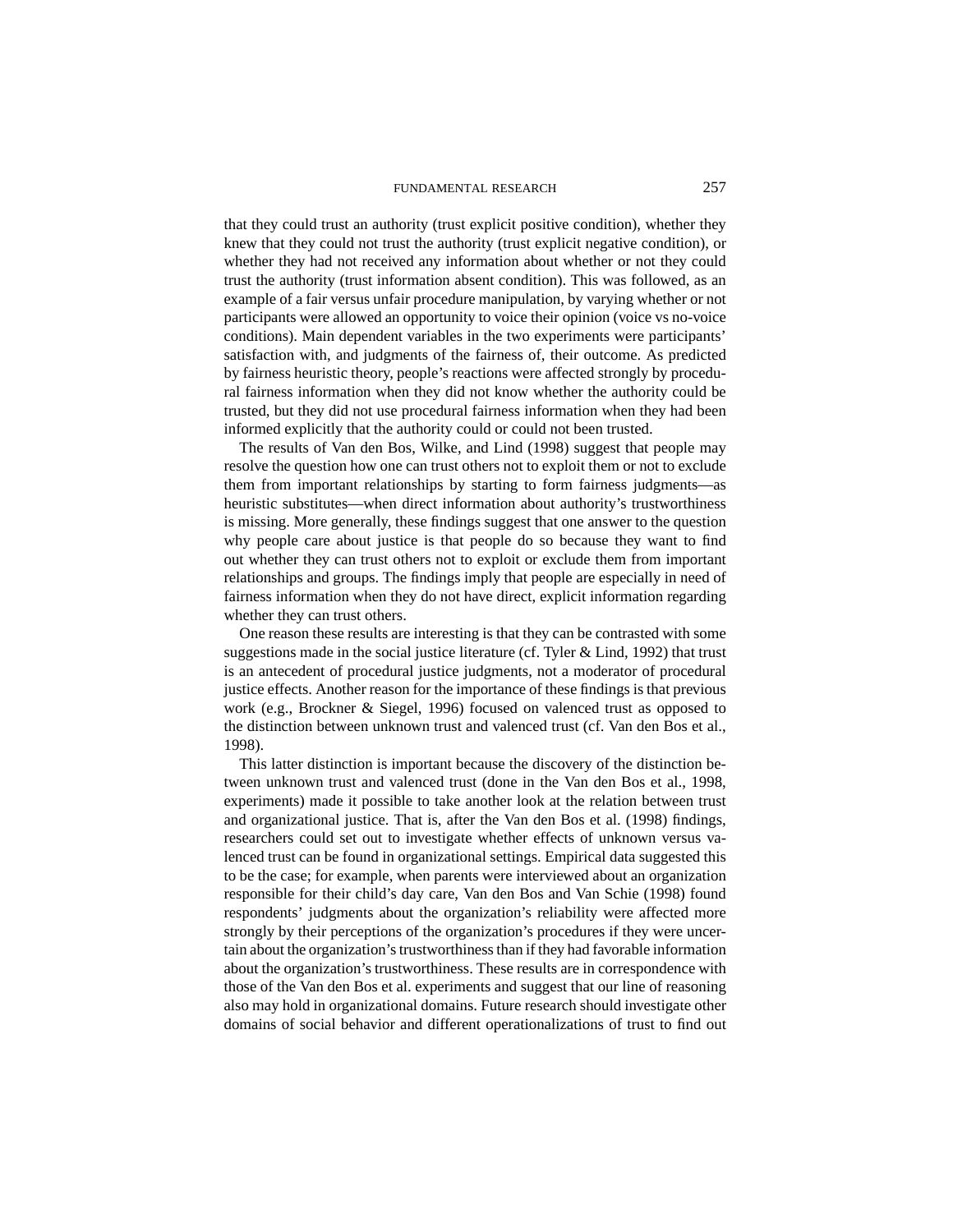the generalizability of these effects, but I think that it is safe to conclude that the findings show new and refined insights into why fairness matters.

## **CONCLUSIONS**

This rather elaborate discussion of the Van den Bos et al. (1998) experiments and the Van den Bos and Van Schie (1998) survey was inserted to illustrate that by means of experiments researchers can come up with new, previously unidentified research topics. These issues may not be discovered with other research methods because experiments by definition make distinctions between different kinds of situations. Correlational methods, on the other hand, focus on investigating strengths of relationships. Furthermore, laboratory experiments' main goal is to advance theoretical insights, whereas correlational methods tend to focus on applied issues. Thus, the two research methods pay attention to different types of research questions.

The above-described trust studies suggest that lab experiments are extremely helpful in discovering distinctions between unknown versus known trust situations. Previous trust studies (primarily using correlational methods) did not detect this distinction. After having identified effects in lab experiments (as was done in Van den Bos et al., 1998), researchers can start looking for these effects in other situations (as was done in the Van den Bos and Van Schie, 1998, survey).

I argue that laboratory methodologies serve an essential, crucial role in the study of organizational justice. It is understandable why researchers whose primary interest is in people in organizations are not driven by a natural curiosity to find out about results obtained in lab experiments in which college students react to somewhat artificial, experimenter-created situations. But just as fundamental researchers should be aware that social scientific endeavors entail more than college students' reactions and should be willing to pay close attention to applied research findings, scientists with applied interests should realize that fundamental research by means of laboratory experiments is essential for a better understanding of organizational justice.

## **REFERENCES**

- Ambrose, M. L., & Kulik, C. T. (in press). How do I know that's fair? A categorization approach to fairness judgments. In S. W. Gilliland, D. D. Steiner, & D. P. Skarlicki (Eds.), *Research in social issues in management* (Vol. 1). Greenwich, CT: Information Age Publishing.
- Brockner, J., & Siegel, P. (1996). Understanding the interaction between procedural and distributive justice: The role of trust. In R. M. Kramer & T. R. Tyler (Eds.), *Trust in organizations: Frontiers of theory and research* (pp. 390–413). Thousand Oaks, CA: Sage.
- Cronbach, L. J. (1957). The two disciplines of scientific psychology. *American Psychologist,* **12,** 671–684.
- Cropanzano, R., Byrne, Z. S., Bobocel, D. R., & Rupp, D. E. (2001). Moral virtues, fairness heuristics, social entities, and other denizens of organizational justice. *Journal of Vocational Behavior,* **58,** 164–209.
- Cropanzano, R., & Greenberg, J. (1997). Progress in organizational justice: Tunneling through the maze. In C. L. Cooper & I. T. Robertson (Eds.), *International review of industrial and organizational psychology* (pp. 317–372). New York: Wiley.